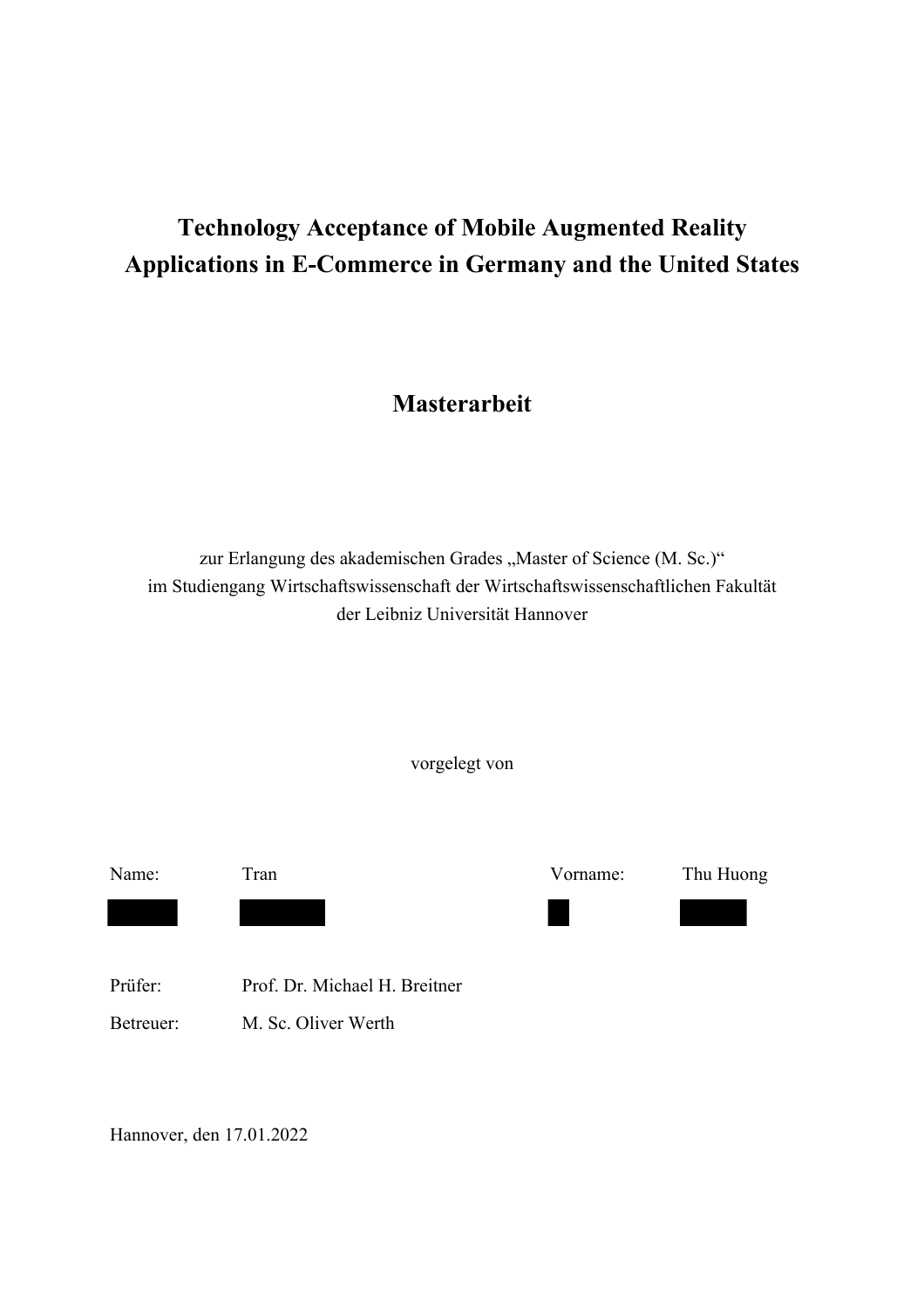#### **Table of Contents**

| $\mathbf{1}$     |       |                                                                                      |  |  |
|------------------|-------|--------------------------------------------------------------------------------------|--|--|
| $\boldsymbol{2}$ |       |                                                                                      |  |  |
|                  | 2.1   |                                                                                      |  |  |
|                  | 2.2   |                                                                                      |  |  |
|                  | 2.3   |                                                                                      |  |  |
|                  | 2.3.1 |                                                                                      |  |  |
|                  | 2.3.2 | Prior Research on the Acceptance of Augmented Reality Applications in E-Commerce  11 |  |  |
| 3                |       | <b>Object of Study, Research Countries, Research Model, and Hypotheses</b>           |  |  |
|                  |       |                                                                                      |  |  |
|                  | 3.1   |                                                                                      |  |  |
|                  | 3.2   |                                                                                      |  |  |
|                  | 3.3   |                                                                                      |  |  |
| 4                |       |                                                                                      |  |  |
|                  | 4.1   |                                                                                      |  |  |
|                  | 4.2   |                                                                                      |  |  |
|                  | 4.3   |                                                                                      |  |  |
| 5                |       |                                                                                      |  |  |
|                  | 5.1   |                                                                                      |  |  |
|                  | 5.1.1 |                                                                                      |  |  |
|                  | 5.1.2 |                                                                                      |  |  |
|                  | 5.2   |                                                                                      |  |  |
|                  | 5.2.1 |                                                                                      |  |  |
|                  | 5.2.2 |                                                                                      |  |  |
|                  | 5.3   |                                                                                      |  |  |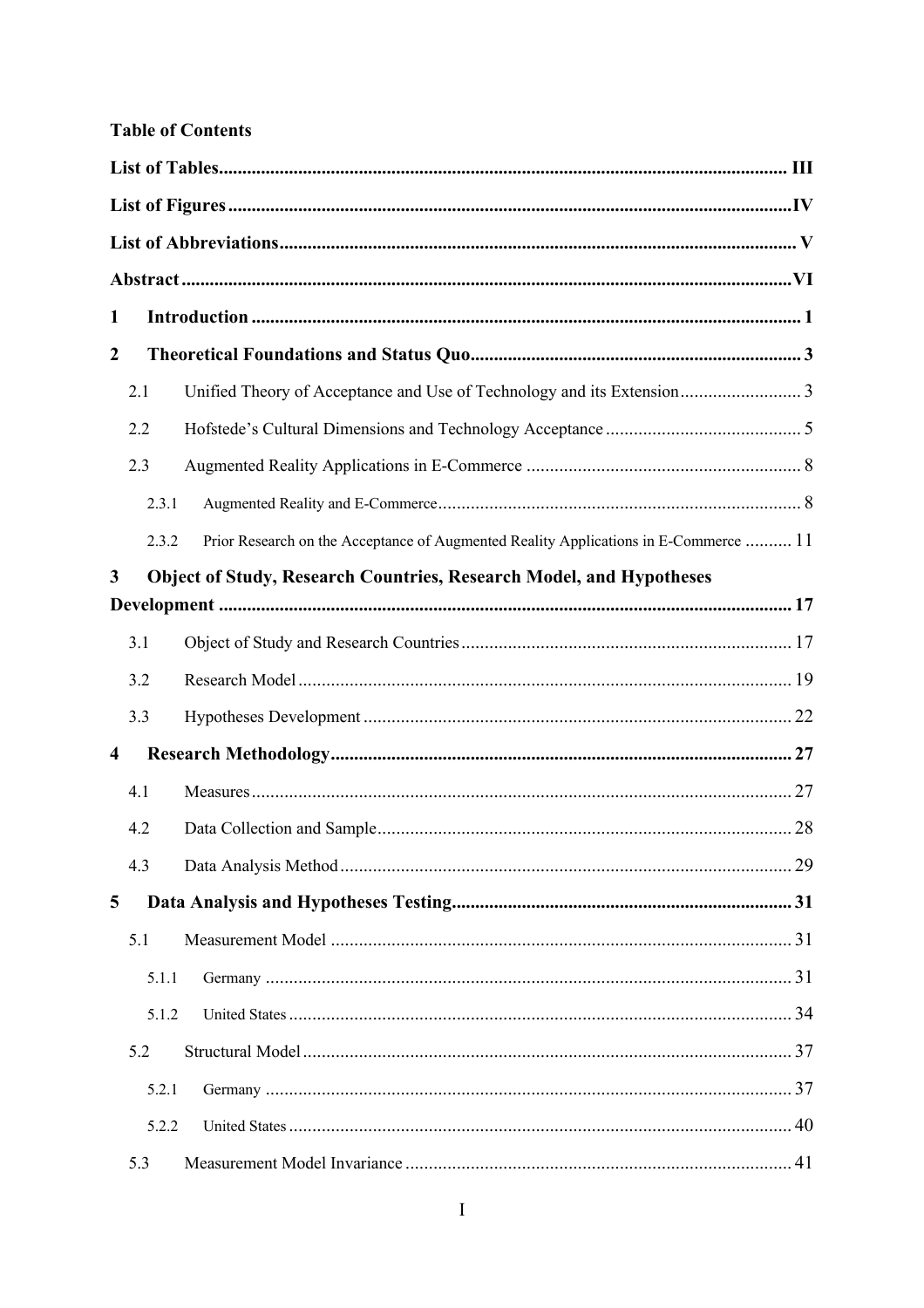| 6              |     |  |  |
|----------------|-----|--|--|
|                | 6.1 |  |  |
|                | 6.2 |  |  |
|                | 6.3 |  |  |
|                | 6.4 |  |  |
| 7 <sup>7</sup> |     |  |  |
|                |     |  |  |
|                |     |  |  |
|                |     |  |  |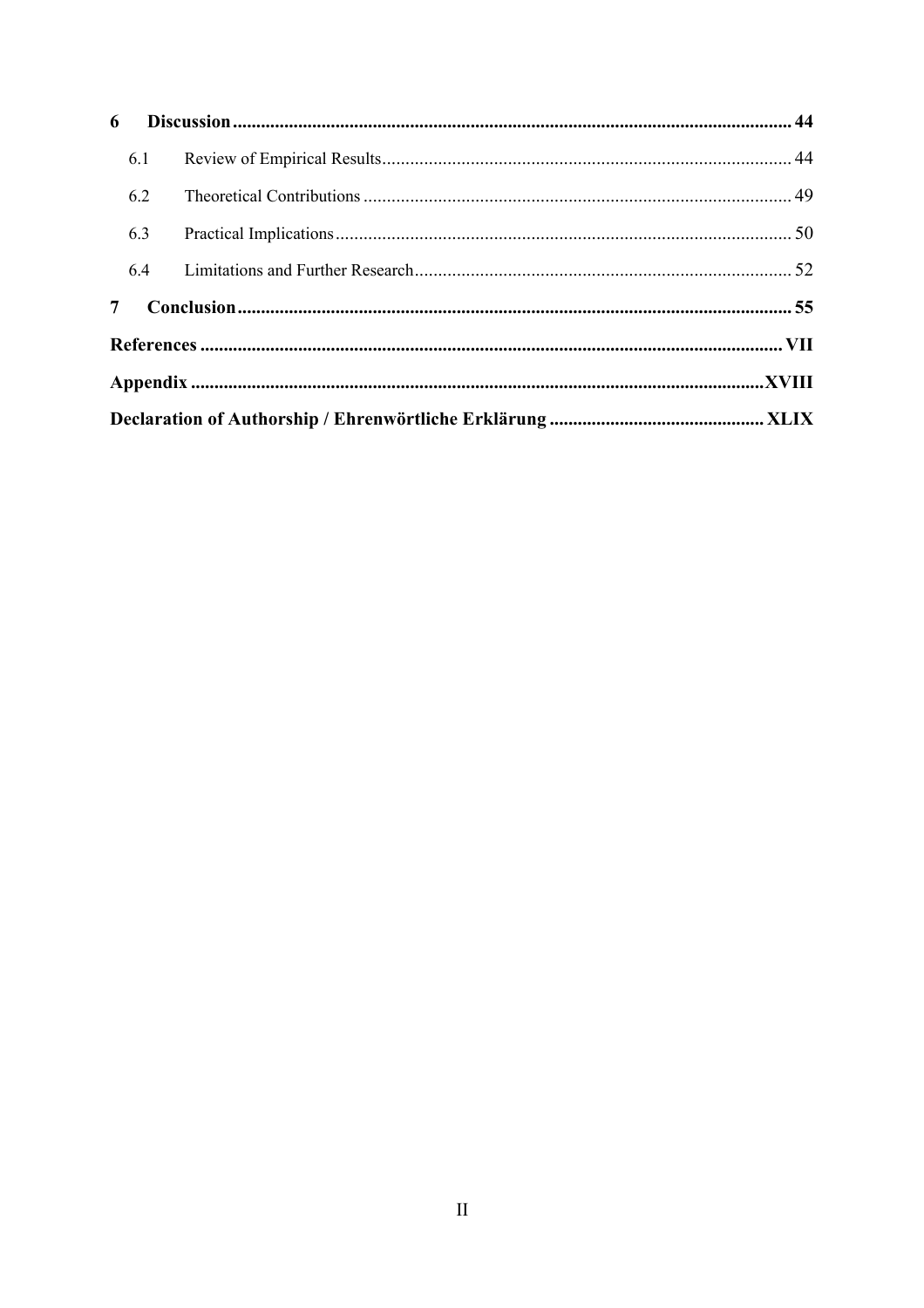#### **1 Introduction**

It is undeniable that online shopping has become increasingly popular in recent years. In 2020, e-commerce accounted for 18% of total global retail sales, which is approximately 4.28 trillion U.S. dollars (eMarketer, 2021a). In 2015, the global share was only 7.4%, and it is expected to reach 21.8% in 2024 (eMarketer, 2021a; eMarketer, cited according to Statista, 2021).

However, there are not only advantages associated with online shopping, such as convenience, lower prices, easier price comparison, or a wider selection of products, but also disadvantages (y Monsuwé et al., 2004). Not all product information can be visualized online, and descriptions are often inadequate for customers to evaluate the product. This leads to higher product risk, which discourages consumers from buying online (Kim & Forsythe, 2008). For example, it is difficult for customers to imagine the fit of clothes seen online without trying them on or to imagine how the sofa seen online will look in their own living room (Kim & Forsythe, 2008; Park & Yoo, 2020). When the online purchased product is returned due to lack of information, the process can be tedious, especially for large items. AR technologies offer a solution to the disadvantages of online shopping by reducing product risk, simplifying the customer's decisionmaking process, and decreasing the number of product returns (Hilken et al., 2017; Huang & Liao, 2015; Poushneh & Vasquez-Parraga, 2017).

Mobile AR applications are already being used successfully in social media and entertainment, such as with *Instagram* and *Snapchat* filters or the game *Pokémon Go*. In addition, there are already a few mobile AR applications in e-commerce, such as *IKEA Place*. While in 2019 the number of active mobile AR users was 440 million worldwide, by 2024 there will be estimated 1.7 billion mobile AR users (AR Insider, 2021). A large proportion among the active users of mobile AR applications relate to the field of social media. *Snapchat*, for example, had an average of 306 million daily active users worldwide in the third quarter of 2021 (Snap Inc., 2021). However, studies have illustrated that also the use of AR in e-commerce has positive impacts on purchase intention, sales, patronage intention, word-of-mouth, customer satisfaction, brand attitude, brand loyalty, and the intention to use brands in the future (Baek et al., 2018; Beck & Crié, 2018; Hilken et al., 2017; Huang & Liao, 2017; McLean & Wilson, 2019; Poushneh, 2018; Poushneh & Vasquez-Parraga, 2017; Rauschnabel et al., 2019; Tan et al., 2021; Verhagen et al., 2016; Watson et al., 2018; Yim et al., 2017). When stores were closed during the COVID-19 pandemic lockdowns, companies using AR technologies provided customers a digital fitting experience. Nevertheless, AR offers not only utilitarian benefits to users but also hedonic benefits (Rauschnabel et al., 2019). Through its interactive features, AR creates visual and haptic simulations which enrich customer experience (Huang & Liao, 2015; Park & Yoo, 2020). Customer experience in turn influences customers' satisfaction and their buying intention (Poushneh & Vasquez-Parraga, 2017). But before these positive impacts can occur, AR must first be accepted and used in e-commerce. However, only a few studies have investigated the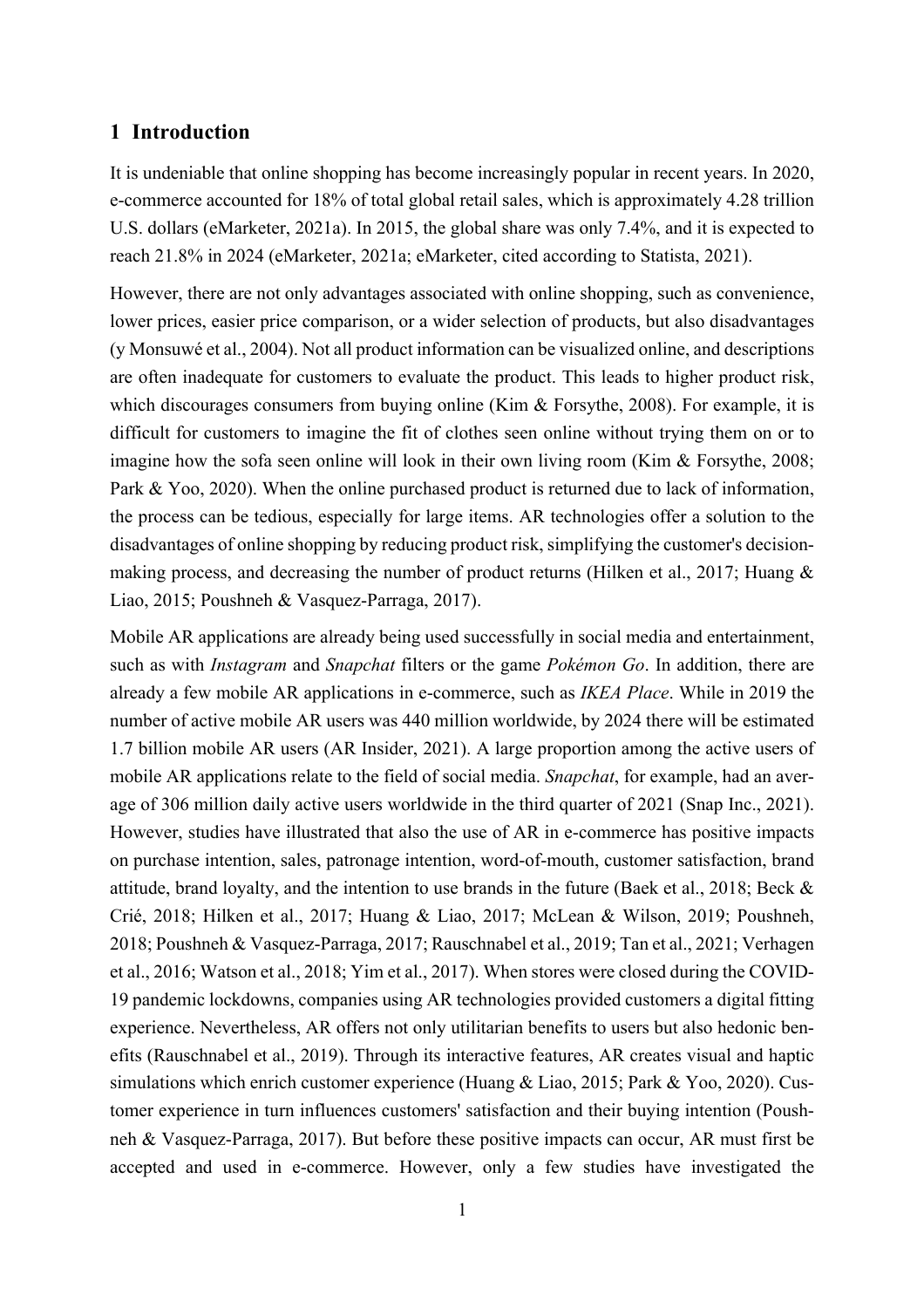acceptance of mobile AR applications in e-commerce based on technology acceptance models even though the acceptance of a technology is crucial for its successful implementation (Chau & Hu, 2001).

Studies examining AR acceptance in e-commerce almost exclusively use or extend the TAM (e.g. Huang & Liao, 2015; Rese et al., 2017), although the UTAUT and its extension are also established models to assess technology acceptance (Williams et al., 2015). Additionally, several studies have not focused on mobile AR applications, but on AR applications that are used with a computer and a webcam (e.g. Huang & Liao, 2015; Kang, 2014; Pantano et al., 2017). Therefore, the aim of this thesis is to identify factors that influence the intention to use mobile AR applications in e-commerce while adapting and extending the UTAUT2. Since it has already been found in the literature that cultural aspects influence technology acceptance, two countries, Germany and the U.S., are considered in this thesis (Srite & Karahanna, 2006). The following research question is answered:

### **Which factors influence the behavioral intention to use mobile augmented reality applications in e-commerce in Germany and the United States?**

To answer this research question, a survey is conducted, and the data is analyzed using partial least squares analysis. The mobile AR application *IKEA Place* is used as the object of study. The disadvantages of online shopping are particularly evident in the furniture market. Mobile AR applications in e-commerce can counteract the possible inability of buyers to imagine furniture in their homes and avoid the complicated return process (Park & Yoo, 2020).

This thesis is structured as follows: Chapter 2 describes the UTAUT and its extension as well as Hofstede's cultural dimensions and their influence on technology acceptance. The terms AR and e-commerce are defined, mobile AR applications in e-commerce are introduced, and an overview of previous research on the acceptance of AR applications in e-commerce is given. Chapter 3 presents the object of study, the research countries, the research model, and the hypotheses. Chapter 4 presents the research methodology by explaining the measures used in this study, the process of data collection, and the method of data analysis. Chapter 4 also provides descriptive analyses of the German and U.S. samples. Chapter 5 displays the results of partial least squares analysis. Chapter 6 reviews the results and outlines the theoretical and practical implications as well as limitations and implications for further research. Chapter 7 presents the conclusion of this thesis.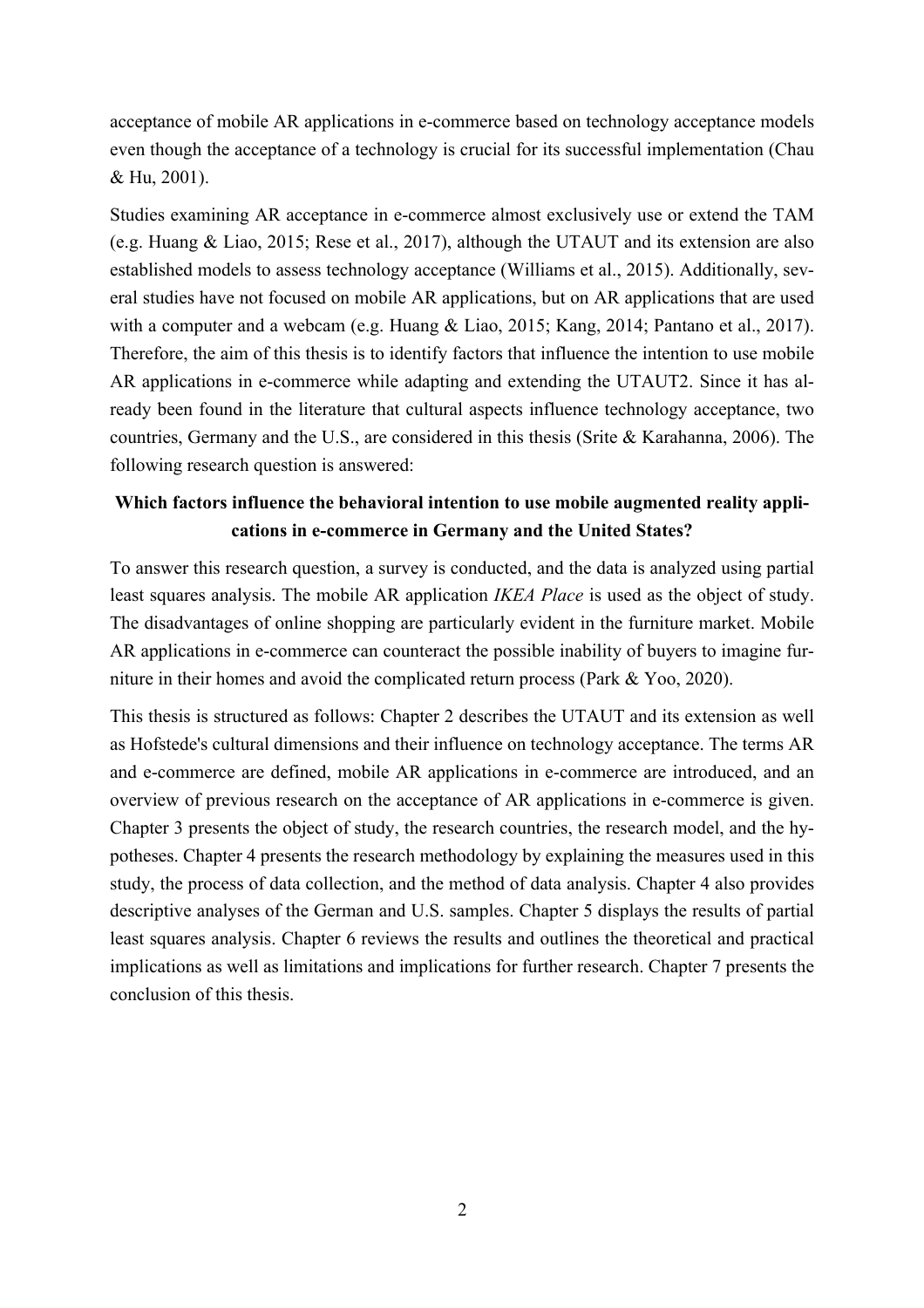#### **7 Conclusion**

Currently, mobile AR applications are mainly used in the field of social media. However, studies have repeatedly shown that the use of AR in e-commerce positively influences purchase intention, sales, patronage intention, word-of-mouth, customer satisfaction, brand attitude, brand loyalty, and the intention to use the brand in the future (Baek et al., 2018; Beck & Crié, 2018; Hilken et al., 2017; Huang & Liao, 2017; McLean & Wilson, 2019; Poushneh, 2018; Poushneh & Vasquez-Parraga, 2017; Rauschnabel et al., 2019; Tan et al., 2021; Verhagen et al., 2016; Watson et al., 2018; Yim et al., 2017). But before these positive impacts can occur, AR must first be accepted and used in e-commerce. The acceptance factors of technologies can vary in different cultures (Srite & Karahanna, 2006). It is, therefore, important to not only identify factors that influence the adoption of mobile AR applications in e-commerce but also to evaluate countries individually.

The aim of this thesis was to identify factors that influence the intention to use mobile AR applications in e-commerce in Germany and the U.S. For this purpose, the UTAUT2 by Venkatesh et al. (2012) was adapted and extended with the constructs PC and BF. The literature on the acceptance of mobile AR applications in e-commerce has not focused on PC and BF so far. The adapted UTAUT2 model with the extensions of PC and BF was appropriate to explain the BI to use mobile AR applications in e-commerce in the U.S. and Germany. The research question can now be answered. The results of this study revealed that in Germany the intention to use mobile AR applications in e-commerce is significantly influenced by PE, SI, HB, PC, and BF. In the U.S., the intention to use mobile AR applications in e-commerce is only significantly influenced by PE, SI, HB, and BF. The results of this study were based on a survey with 181 participants from Germany and 175 participants from the U.S.

Online retailers in both countries should focus on developing and communicating features that add functional values to users because PE is the strongest predictor of BI. They should also integrate features into their mobile AR applications that enable social interaction with potential users because SI has a significant positive influence on BI in Germany and the U.S. Since HB has a significant positive impact on BI, retailers in both countries could cooperate with companies that already offer established mobile AR applications, for example, in social media. Furthermore, especially companies that are already well-known, should offer mobile AR applications in Germany and the U.S because BF has a significant positive effect on BI. In Germany, additional attention should be placed on marketing activities that focus on mitigating the PC of users, since PC influence BI negatively. For example, when developing a mobile AR application, it is important to ensure that users are only asked for necessary permissions and that the purpose of the permission as well as the privacy policies are clearly communicated (Gu et al., 2017).